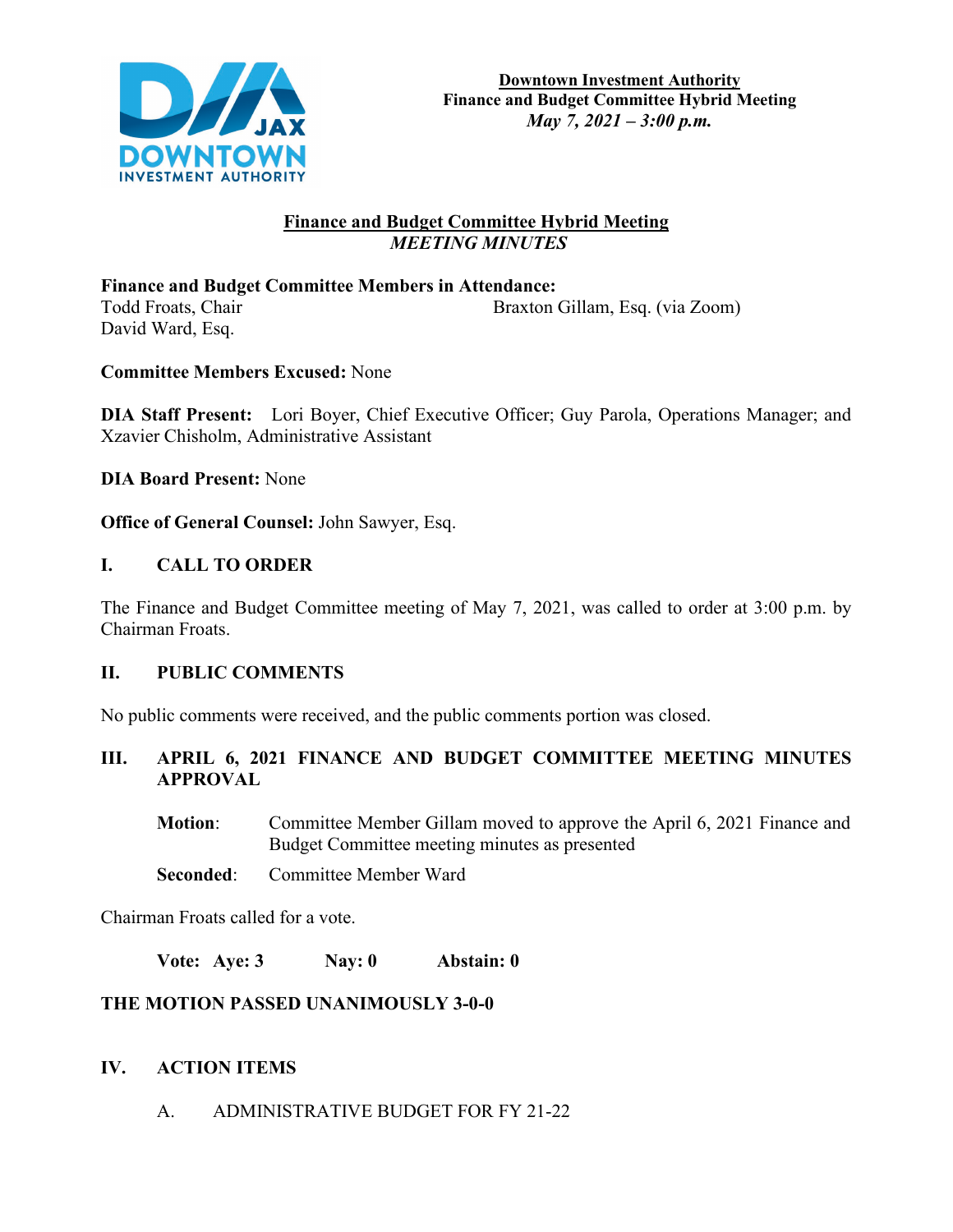Downtown Investment Authority Finance and Budget Committee Meeting, May 7, 2021 Page 2 of 4

CEO Boyer stated that the item is a request for approval of the Administrative Budget for FY 21-22. The budget will be submitted to the Budget Office for inclusion in the Mayor's Budget that would go to City Council. The following overview was provided:

- Professional Services is being reduced; Event Contributions is being increased. The reallocation will allow for additional programming and additional events.
- Jackie Mott, DIA Financial Analyst, will retire in August. CEO Boyer is requesting a Position Enhancement that will rewrite the job description. The position will require additional salary dollars but there are available funds within the existing budget to accommodate that. The new position will provide an enhanced level of service.
	- **Motion**: Committee Member Gillam moved to approve **Resolution 2021-05-01** as presented for recommendation to the Board
	- **Seconded:** Committee Member Ward seconded the motion

CEO Boyer clarified for Chairman Froats that Committee Member Gillam is able to vote.

Chairman Froats opened the floor for discussion.

Committee Member Gillam stated his support for the request and recognized the need for increasing staff capacity.

Committee Member Ward agreed with the request.

Chairman Froats agreed with the request and called for a vote.

**Vote: Aye: 3 Nay: 0 Abstain: 0**

## **THE MOTION PASSED UNANIMOUSLY 3-0-0**

B. Downtown Economic Development Fund

CEO Boyer provided an overview of the request.

CEO Boyer provided an overview on the status of projects previously discussed, such as the pricing and development of the historic markers downtown. An update on various projects that are utilizing economic development funds will be provided at next month's committee meeting.

C. Southside TID Budget FY 21-22

CEO Boyer provided a summary of some of the challenges with the Southside and Northbank budgets.

- Accurate tax projections for the coming year are not available yet
- Current year's interest projections are not available yet
- The board will have to decide how much variance they would like in the Unallocated category

CEO Boyer provided an overview of the Southside Budget for FY 21-22.

• Not recommending any addition to the Future Year Debt Reduction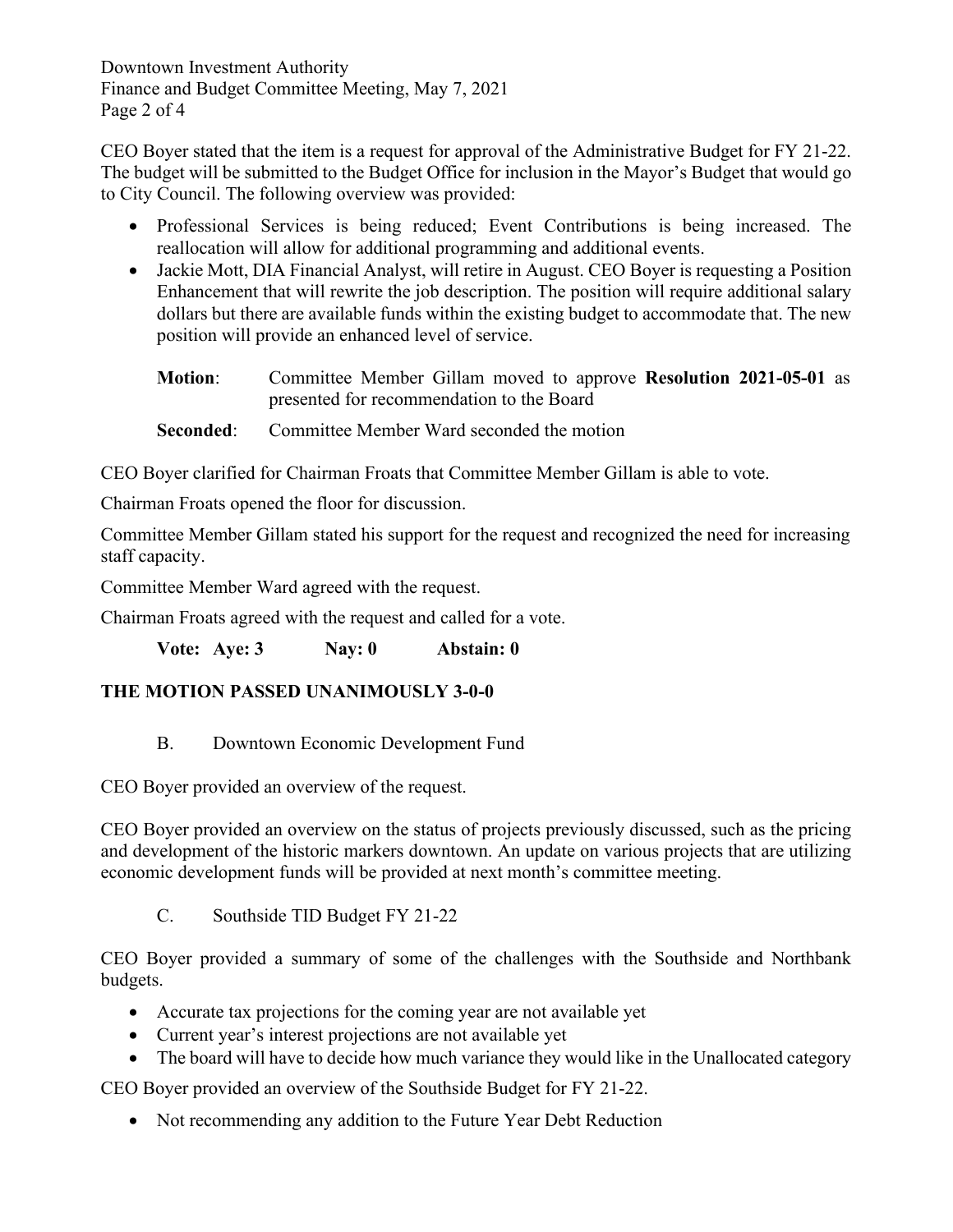Downtown Investment Authority Finance and Budget Committee Meeting, May 7, 2021 Page 3 of 4

- Not recommending any addition in Water Activation, Professional Services, or Retail Enhancement
- Funding for the improvements to the boat ramp area will come from Southside Parking
- The amount owed on the Peninsula is being paid off
- Funds for the District as they are starting construction
- Additional funding in Professional Services

There was discussion of how much variance would be in the Unallocated Plan Authorized Expenditures. An increase is expected in the value of office buildings, but the value is based on lease rates. CEO Boyer clarified for Chairman Froats that they hope to have preliminary estimates by the June meeting.

**Motion**: Committee Member Gillam moved to approve **Resolution 2021-05-03** for recommendation to the Board whereas a revised budget will be presented to the Board in June for final consideration if revenue or expense numbers change by more than \$200,000 from the budget adopted hereby; and to the extent that the aggregate increase or decrease in revenue is no more than \$200,000

**Seconded:** Committee Member Ward seconded the motion

Chairman Froats called for a vote.

**Vote: Aye: 3 Nay: 0 Abstain: 0** 

# **THE MOTION PASSED UNANIMOUSLY 3-0-0**

## D. Northbank Combined TID Budget FY 21-22

CEO Boyer provided an overview of the Northbank FY 21-22 budget.

- The amount in Future Year Debt Reductions is adequate and will allow for flexibility if some expenses were to increase during the year.
- A slight increase in ad valorem revenue is estimated and a slight decrease in investment pool earnings is estimated.
- Additional funds in the MPS Garage budget for next year as continued occupancy challenges are expected.
- Recommending funds in Unallocated Plan Authorized Expenditures; may be reduced in June when there is a clearer picture of Revenues and Expenses.
- Additional funds in Marketing for branding and additional funds in Parks and Programing for new park design and development as well as programming.

Chairman Froats opened the floor for discussion.

Discussion occurred regarding the Unallocated Plan Authorized Expenditures.